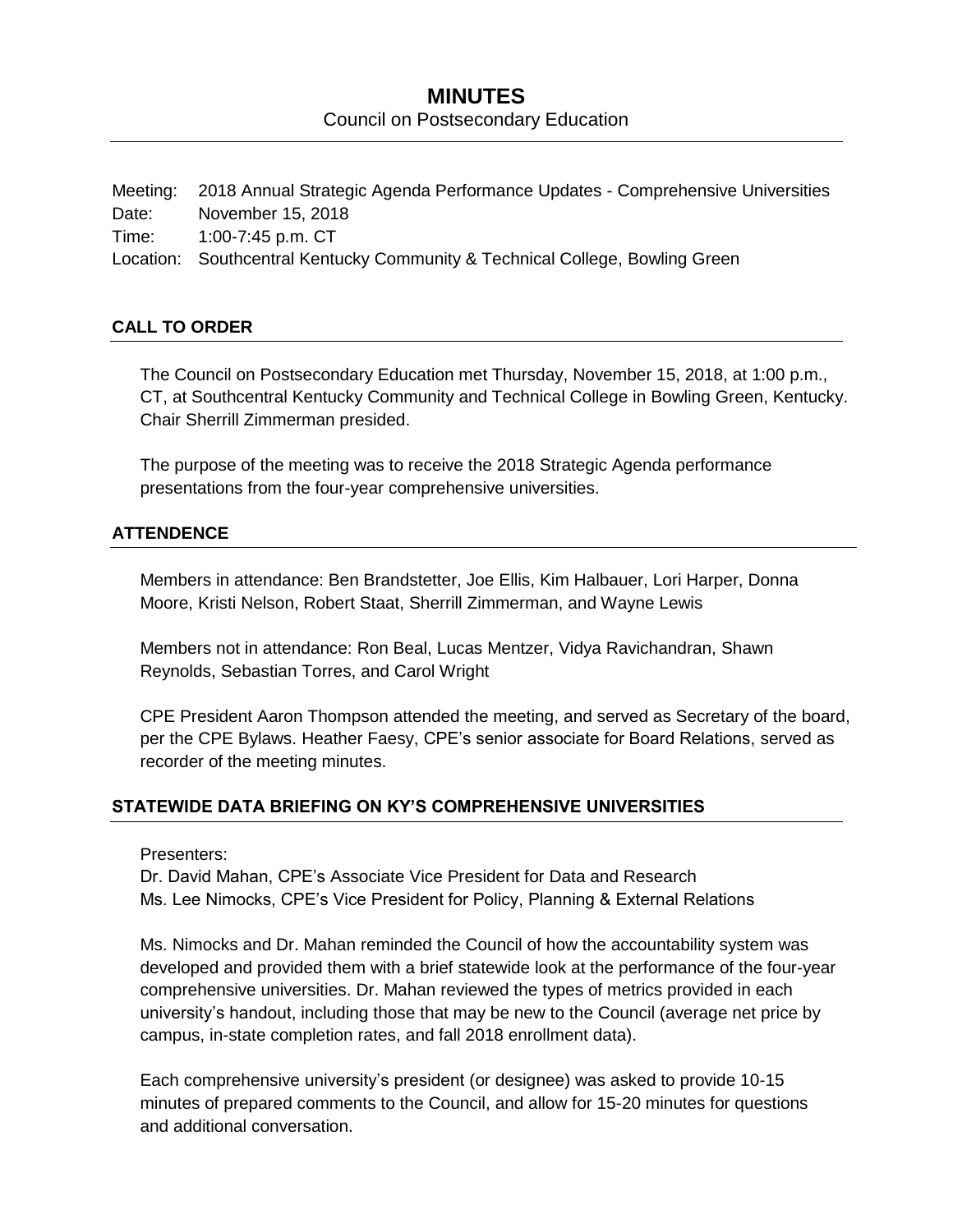Presenter: Dr. Jay Morgan, President, Morehead State University (MoSU)

Dr. Morgan presented MoSU's annual strategic agenda performance during the 2017-2018 academic year. Dr. Morgan's priorities for students are service and affordability, and he provided additional context on what that means. He discussed key strategies over the year, which included increasing the number of students living on campus, freshman admission levels, and retention levels. He was also proud of the increase in underrepresented minorities enrolled in the past year.

Dr. Morgan answered several questions from the Council pertaining to MoSU's programs of distinction, the buildings demolished in the last year and half, and MoSU's struggle to increase the success of students underprepared in math. When asked how the Council can help MoSU with its success, Dr. Morgan asked the Council to advocate for a study on the long-term effects of increased pension costs and a continuous review of the performance funding model and whether it's meeting its intended purpose.

# **MURRAY STATE UNIVERSITY – 2018 ANNUAL REPORT**

Presenter: Dr. Bob Jackson, Interim President, Murray State University (MuSU)

Dr. Jackson presented MuSU's annual strategic agenda performance during the 2017-2018 academic year. Due to weather conditions, Dr. Jackson presented by teleconference. He discussed several methods taken to improve retention rates, as well as the focus on STEM+H degrees and graduation rates. A current area of focus for MuSU is increasing enrollment.

Dr. Jackson answered several questions from the Council pertaining to the percentage of students obtaining employment after graduation, the number of programs that MuSU is considering discontinuing due to low enrollment/demand or unnecessary duplication in the region, and the declining enrollment of international students. When asked how the Council can help MuSU with its success, Dr. Jackson asked that the Council continue to advocate for the reinvestment in higher education and include a measure that looks at mandated costs at the institutions as a percentage of state appropriations. He also asked the Council to advocate for a state investment in deferred maintenance of its buildings.

# **EASTERN KENTUCKY UNIVERSITY – 2018 ANNUAL REPORT**

Presenter: Mr. David McFaddin, Vice President of Engagement, Regional Stewardship, and Government Relations, Eastern Kentucky University (EKU)

Mr. McFaddin presented EKU's annual strategic agenda performance during the 2017-2018 academic year. Due to travel issues, Mr. McFaddin presented for EKU's President, Dr.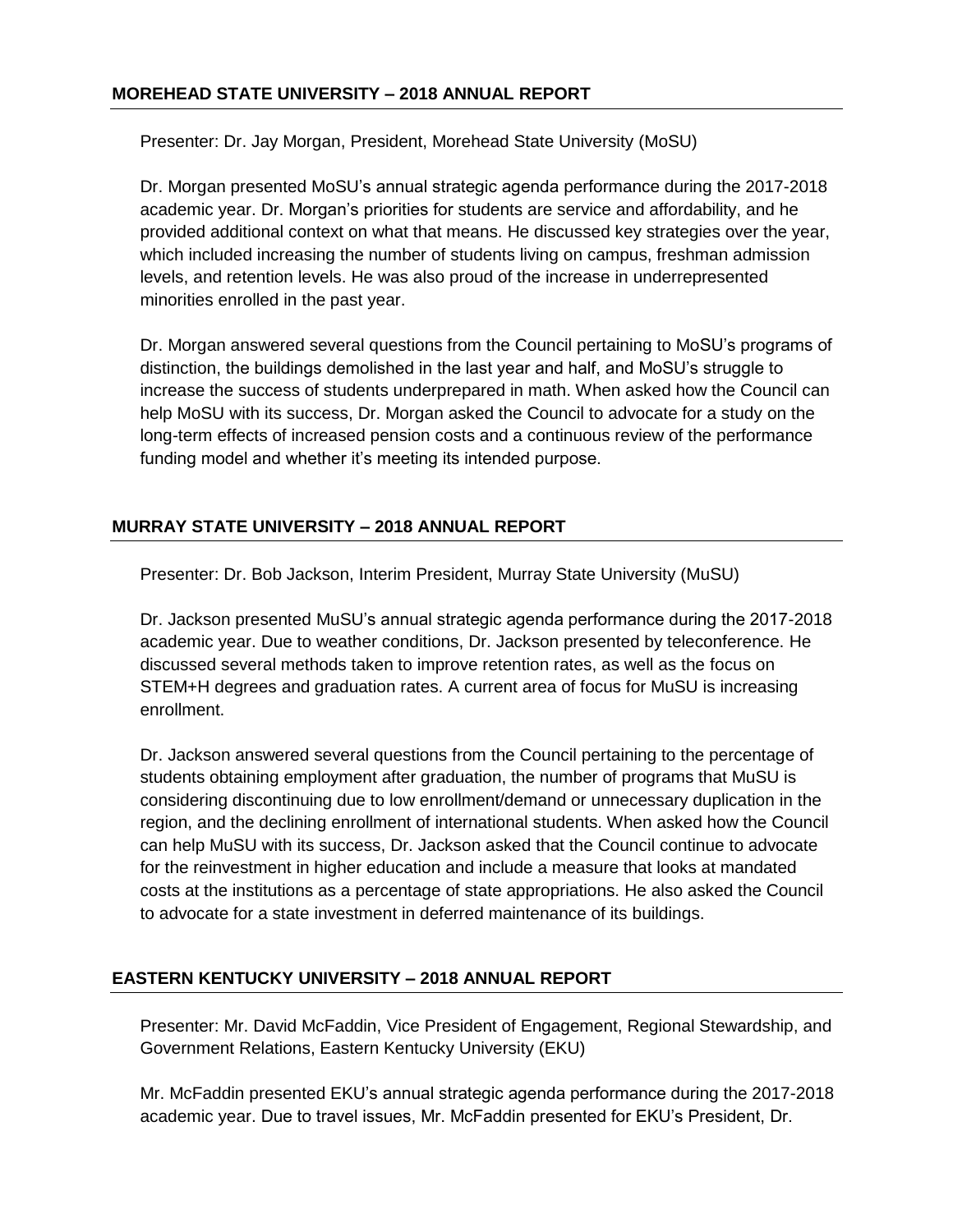Michael Benson. Mr. McFaddin highlighted several areas of success for EKU, including the four-year and six-year graduation rates, time-to-degree completion, total degrees awarded, and the number of transfer students enrolled. Areas of focus in the coming year include targeted enrollment growth and affordability.

Mr. McFaddin answered several questions from the Council pertaining to additional measurements that should be monitored, EKU's partnerships with KCTCS, its other campuses and businesses, and the strategic changes and efficiencies made to the university since 2012.

## **KENTUCKY STATE UNIVERSITY – 2018 ANNUAL REPORT**

Presenter: Dr. M. Christopher Brown, President, Kentucky State University (KSU)

Dr. Brown presented KSU's annual strategic agenda performance during the 2017-2018 academic year. Dr. Brown highlighted several areas of improvement for KSU, including undergraduate enrollment and degrees awarded. He also addressed "the great purge" in 2014-16, which caused almost 1,300 students to be removed from their enrollment numbers. This enrollment decline caused a long-term effect that will not stabilize until the fall of 2020. He was especially proud of KSU's four-year graduation rate, which doubled from 9 percent to almost 18 percent from 2017 to 2018. Areas of focus for KSU include educational quality and increasing graduation and retention rates.

Dr. Brown answered several questions from the Council pertaining to the resources required to keep KSU on the path of continuous improvement, programs implemented to improve student success, additional faculty needs and faculty morale improvements in the last two years, and KSU's relationships with businesses and surrounding communities and school systems. When asked how the Council can help KSU, Dr. Brown stated that an extension of the hold-harmless provision on the performance funding model is needed to help the campus stabilize public funding.

## **NORTHERN KENTUCKY UNIVERSITY – 2018 ANNUAL REPORT**

Presenter: Dr. Ashish Vaidya, President, Northern Kentucky University (NKU) Dr. Vaidya presented NKU's annual strategic agenda performance during the 2017-2018 academic year. Dr. Vaidya provided additional context on several metrics and areas of change at NKU, including first-year to second-year retention rates, budgetary changes, and reallocating money from merit-based to need-based aid. He also discussed NKU's partnership with Kroger to fund the pantry that addresses food insecurity issues among students, and announced that NKU has received the military-friendly gold status award for its dedication to veterans.

Dr. Vaidya answered several questions from the Council pertaining to NKU's programs of distinction, his impression of Kentucky's performance-based funding and whether it sets